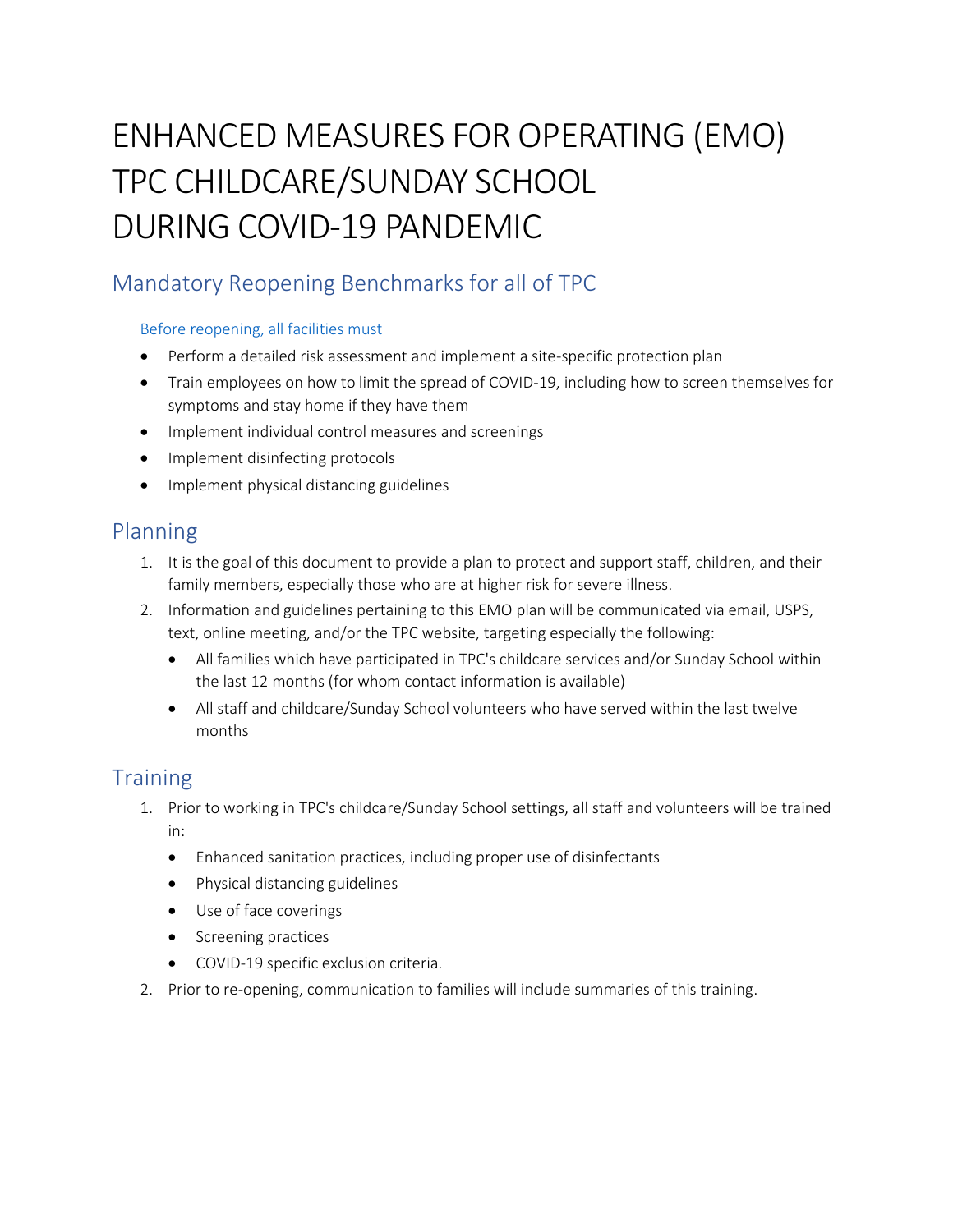# Cleaning

- 1. Custodial staff will thoroughly clean areas under their responsibility when children are not present, with area adequately ventilated and aired out prior to arrival.
- 2. High-touch surfaces (sink knobs, toilet handles/seats, tables, door handles, changing tables) will be disinfected frequently with disinfectant wipes by childcare/Sunday School staff and volunteers.
- 3. Only hard, non-porous toys will be made available for play. Following use, toys will be set aside for cleaning, sanitizing, and/or disinfecting by staff prior to re-introduction to the classroom. Playful practices will be exercised to limit each toy's use to one child per session.
- 4. All children aged 3+ will have assigned boxes with personal art supplies to avoid the need to share materials.
- 5. Cleaning products will be drawn from the EPA-approved list "N" [for use against COVID-19](https://www.epa.gov/pesticide-registration/list-n-disinfectants-use-against-sars-cov-2-covid-19) and used appropriately:
	- Label directions will be followed
	- Gloves and eye protection will be worn as required
	- All products will be kept out of reach of children

#### Hygiene

- 1. Staff and volunteers will be provided with all necessary PPE and supplies, including face coverings, gloves, hand sanitizer, and disinfectant cleaning products.
- 2. [CDC handwashing guidelines](https://www.cdc.gov/handwashing/index.html) will be implemented and enforced for all staff, volunteers, and children. Handwashing and/or hand sanitization will take place:
	- Before, during, and after preparing food
	- Before and after eating food
	- Before and after treating a cut or wound
	- After using the toilet
	- After changing diapers or assisting in toileting
	- After blowing nose, coughing, or sneezing
	- After touching garbage
- 3. Diapers and other necessary personal items are to be labeled and kept in separate bags away from others. Non-essential personal items (toys, water bottles, sippy cups) will not be permitted in the nursery or classrooms.
- 4. Bedding/changing table linens that touch a child's skin will be laundered before use by another child.
- 5. While required/recommended by the Orange County Health Officer, all staff, volunteers, parents/caregivers, and children aged 3 and over will wear masks, cloth face coverings, or face shields.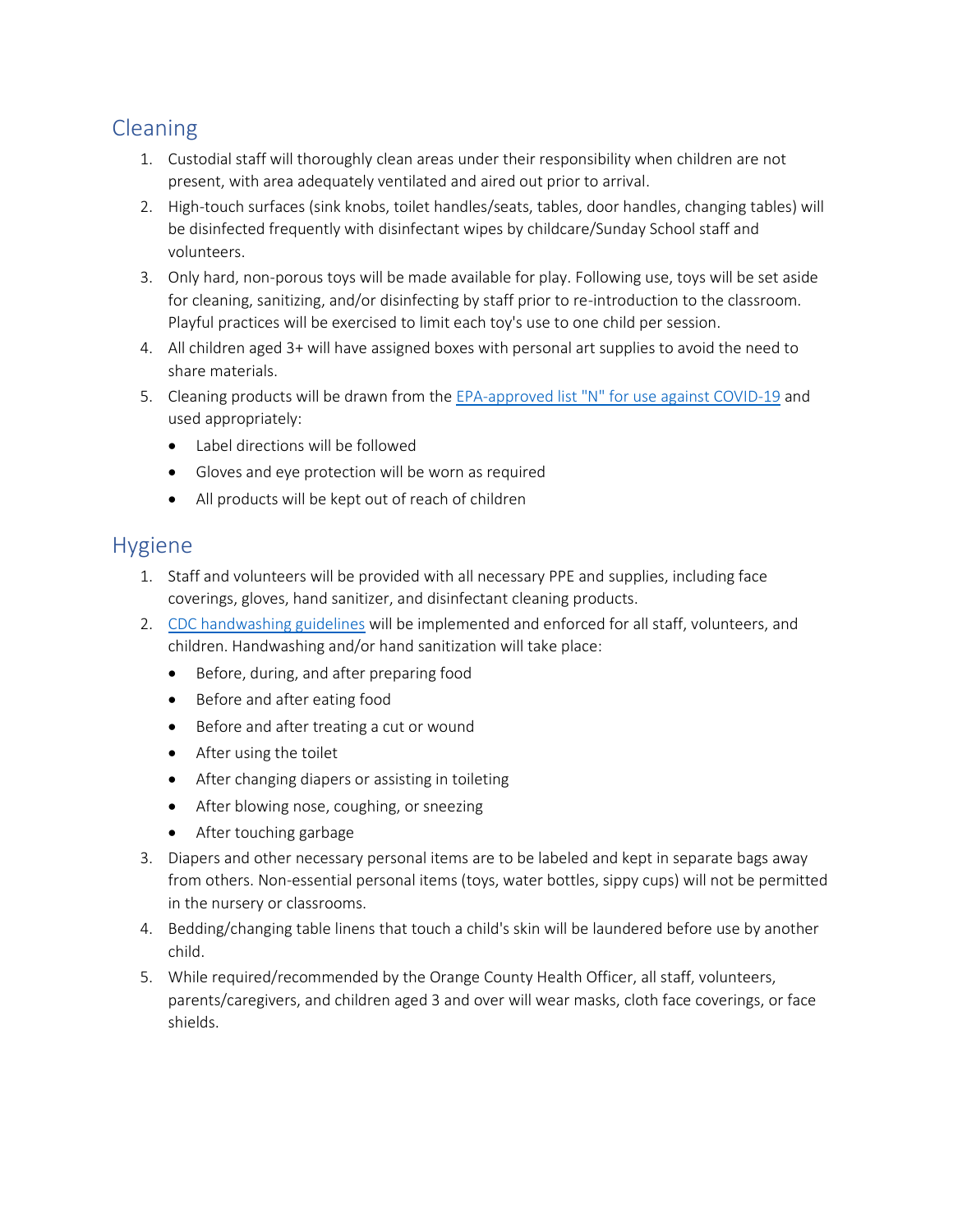## Arrival Procedures

- 1. Under ordinary circumstances, parents/caregivers will drop off and pick up their children at the door to their classrooms in as brief an amount of time as possible while observing social distancing guidelines. Parents/caregivers who must enter a classroom shall wash or sanitize their hands prior to entry. (Hand sanitizers will be installed out of the reach of children, near all entry doors.) Only one parent/caregiver will be allowed in room at a time.
- 2. Parents/caregivers will sign their children in and out leaving a current emergency contact mobile phone number and signing a health screening form (see below). They are encouraged to bring and use their own pens. When that is not possible, pens will be collected immediately after a single use, deposited in a cleaning area, and a sanitized pen provided.
- 3. If possible, the same parent/caregiver should drop off and pick up their children, avoiding designating those at high risk.

## Health Screening

- 1. Prior to entry into the nursery/classrooms each week, all staff, volunteers, and parents/caregivers shall sign a health screening form attesting that neither they, their children, nor anyone living in their home has 1) exhibited any [COVID-19 symptoms](https://www.cdc.gov/coronavirus/2019-ncov/symptoms-testing/symptoms.html) within the last 24 hours or has 2) had a positive COVID-19 test and has not me[t CDC criteria to discontinue home isolation.](https://www.cdc.gov/coronavirus/2019-ncov/if-you-are-sick/end-home-isolation.html) All staff, volunteers, and children will have a temperature reading using a non-touch thermometer and must show a temperature of less than 100.4 to enter. Anyone unwilling or unable to attest to/meet these health standards will not be admitted.
- 2. Incidents of possible exposure will be documented/tracked and local health officials, staff, volunteers, families, and the congregation will be notified immediately of any possible case of COVID-19, while maintaining confidentiality as required by the Americans with Disabilities Act (ADA).
- 3. Staff, volunteers, and children will be monitored throughout the morning for signs of illness. Any child, staff, or volunteer exhibiting symptoms of COVID-19 will be immediately isolated and their emergency contact notified for safe transportation home or to a healthcare facility. All persons with a history of allergies are requested to provide documentation in advance so as not to be misidentified as ill.
- 4. Sick staff, volunteers, and children are not to return until they met CDC criteria to discontinue home isolation.

## Physical Distancing

- 1. In order to ensure adequate space is available to maintain social distancing, communication with families will include a request that reservations (by email, phone call, or text) be made no later than the Friday before each Sunday service for their children to be admitted to childcare/Sunday School. Although reservations are not mandatory, group size will be limited as follows:
	- Nursery: 4 children, only two of whom may be infants
	- Preschool/Kindergarten: 6 children
	- $\bullet$   $1^{st}$  5th Grade: 6 children